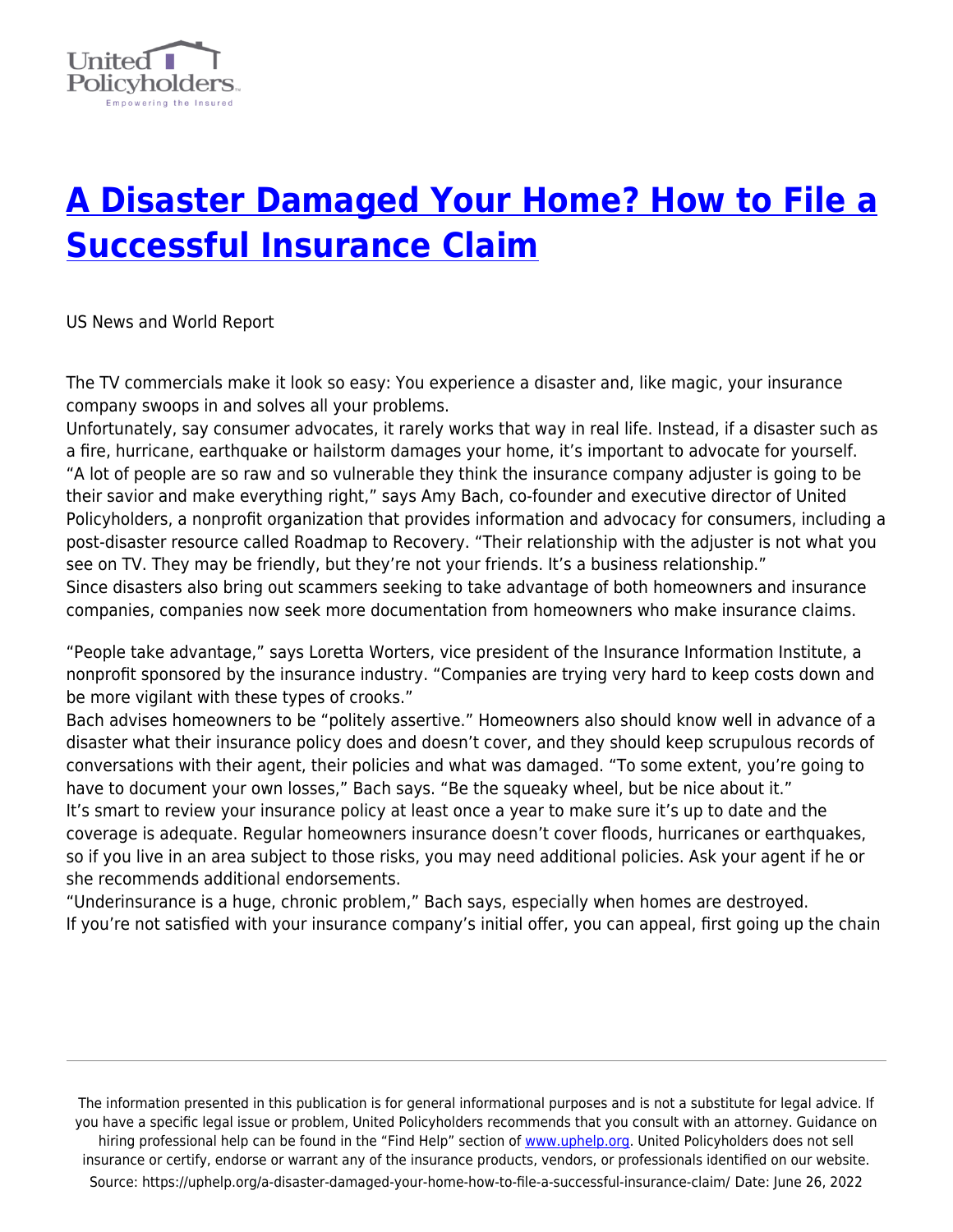

of command at the company. Insurance is regulated by the states, so consumers in some states may have more rights and assistance from state agencies than homeowners in others.

Another option is to hire a public adjuster, who will deal with the insurance company on your behalf for a percentage of the claim, usually about 10 percent. Chris Aldrich, an adjuster with Andrew K. Knox & Co. in Toms River, New Jersey, advises hiring a public adjuster before making a claim, while Bach says it might be wise to wait to see if the insurance company is going to pay enough first. "The success rate is much higher the sooner you hire a public adjuster," Aldrich says.

While the adjuster sent by the insurance company works for the company, a public adjuster works for you, so he or she will analyze your policy, make your claim and sometimes even help you secure your home, such as covering broken windows or holes in the roof, or find temporary housing.

"We don't want the people to be taken advantage of by the insurance companies," Aldrich says. "Your loss at your own home or business is personal. Insurance companies look at this as a business." Here are nine ways to get the best results from your insurance claim after a disaster:

Know what your policy covers. "Every insurance policy is different in regards to coverage," Aldrich says. Deductibles may not be the same for all types of claims. Does your policy pay for the actual cash value of your home and contents, or do you have replacement cost coverage, which pays the cost of buying new stuff or rebuilding your house, with some limitations? You may need to add what's called ordinance or law coverage to pay for upgrades that are required by building codes. "It's well worth paying for," Bach says. "Most of the time if you have substantial damage, there are going to be upgrades that you'll need to make."

Document your loss. That could mean providing photos or video showing the damaged items or producing a copy of a household inventory or receipts. "What a lot of people don't understand is that the burden of proof is on you, as the insured," Aldrich says. "You have to produce a document, produce an estimate."

Protect your home from further damage. If your roof is blown off or your windows are broken, the insurance company expects you to secure those openings before more damage occurs, which may not be covered. "Some companies may look at it as negligence if you don't take precautions," Worters says. Negotiate if you don't like the initial offer. Get estimates from multiple contractors and send them to the insurance company with your request for reconsideration. "Insurance companies are relying too heavily on computer programs to estimate repair costs," Bach says. "You can expect that there will be a gap between the amount the insurance company says it will cost to make repairs and the estimates you get from local contractors."

Know that the money won't necessarily go to you. Most insurance checks are written to the company

The information presented in this publication is for general informational purposes and is not a substitute for legal advice. If you have a specific legal issue or problem, United Policyholders recommends that you consult with an attorney. Guidance on hiring professional help can be found in the "Find Help" section of [www.uphelp.org.](http://www.uphelp.org/) United Policyholders does not sell insurance or certify, endorse or warrant any of the insurance products, vendors, or professionals identified on our website. Source: https://uphelp.org/a-disaster-damaged-your-home-how-to-file-a-successful-insurance-claim/ Date: June 26, 2022